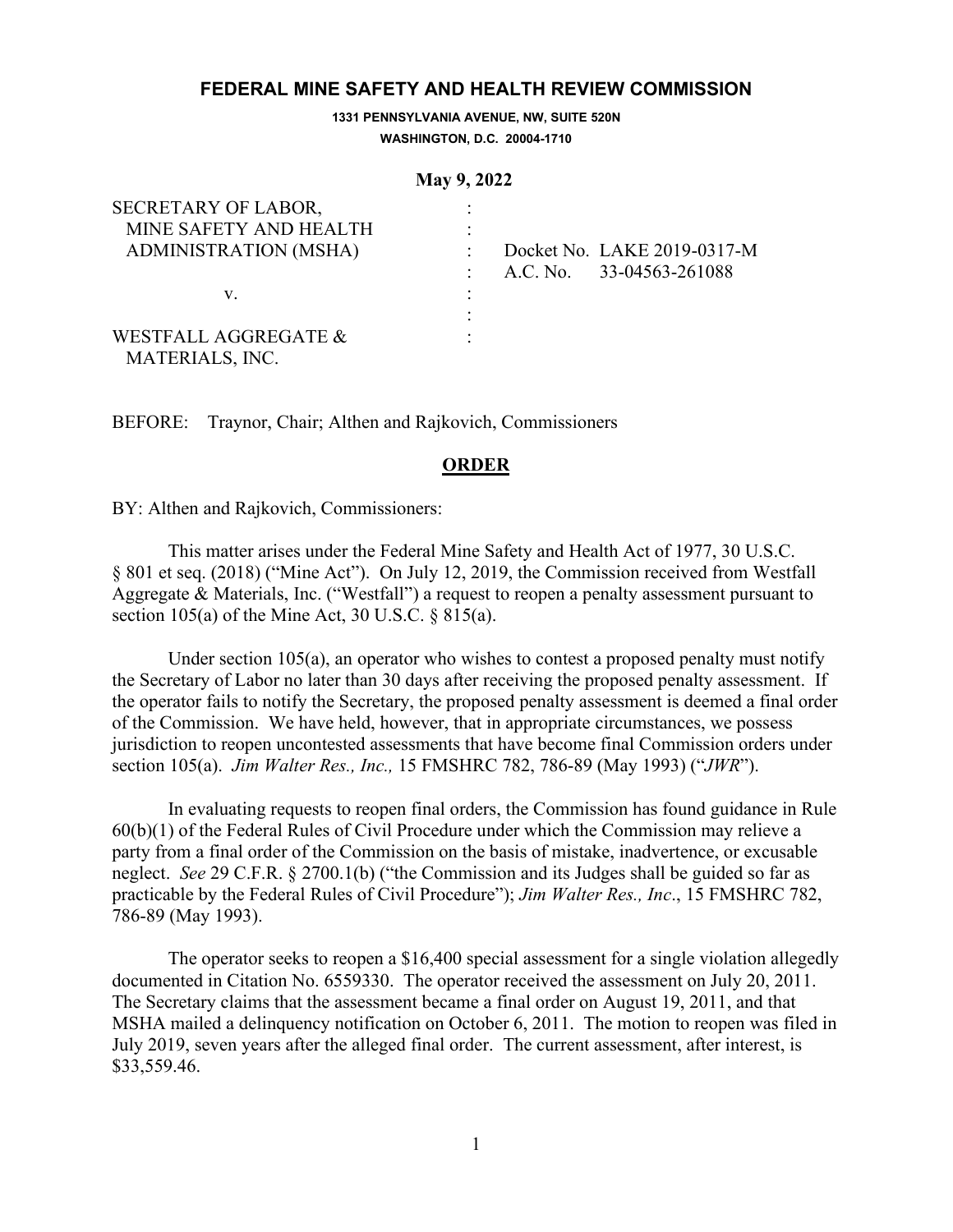According to the proposed penalty assessment, Citation No. 6559330 was issued to the operator along with Order No. 6559329 on February 28, 2011. However, the operator "draws the Commission['s] attention to the fact that Citation #6559330 as received by Petitioner and as set forth in MSHA files, did not consist of or include a 'Mine Citation/Order.'" MTR at 1-2. Moreover, in contrast to the order, there is no Citation/Order Form for Citation No. 6559330 in the record.

The Secretary opposes the operator's request to reopen. The Secretary contends that the operator's motion to reopen must be denied because it was filed more than a year after the final order.<sup>[1](#page-1-0)</sup> In addition, the Secretary contends that the operator is not entitled to relief because its failure to timely contest the penalty was the result of an inadequate processing system, which resulted in the proposed assessment being placed into the wrong company file, and because the operator has an extensive delinquency history.<sup>[2](#page-1-1)</sup>

The operator allegedly contacted the Secretary twice regarding the assessment. The operator claims that it made an inquiry regarding the \$16,400 assessment to Beau Ellis, an attorney for the Secretary, and that it made an inquiry in 2016 to Brian Yesko, a Conference Litigation Representative. The operator alleges that the Department of Labor did not provide any information in response to these queries. An MSHA inspector later contacted the operator in April 2019 regarding the unpaid balance for the assessment. Apparently, this was the first time MSHA, or anyone else, had contacted the operator about the assessment since it allegedly became a final order. The operator filed its request to reopen in July 2019, a few months after being contacted by MSHA.

Under section 104(a) of the Mine Act, 30 U.S.C. § 814(a), MSHA must issue citations to operators in writing. Under section 105(a), MSHA can propose penalty assessments for citations issued pursuant to section 104. In *Dittrich Mechanical and Fabrication, Inc.,* 32 FMSHRC 1599, 1600 (Dec. 2010), the Commission cited these provisions to hold that if an operator claims not to have received a written citation, *i.e.,* the appropriate Citation/Order Form, the Secretary must provide evidence that such a citation had been issued. And if the Secretary fails to provide such evidence, the Commission "cannot find that the assessment was ever effective." *Dittrich,*  32 FMSHRC at 1600.

In *Dittrich,* the operator claimed not to have received a written citation, and the Secretary failed to provide evidence of a written citation. Although the Secretary provided "internal MSHA documentation" suggesting that a citation had been issued, the Commission held that this

<span id="page-1-0"></span><sup>&</sup>lt;sup>1</sup> Rule  $60(c)$  of the Federal Rules of Civil Procedure provides that a Rule  $60(b)$  motion must be made within a reasonable time, and for reasons of mistake, inadvertence, or excusable neglect, not more than one year after the judgment, order, or proceeding was entered or taken. Fed. R. Civ. P. 60(c).

<span id="page-1-1"></span><sup>&</sup>lt;sup>2</sup> The operator does concede that it incorrectly placed the penalty assessment for violation No. 6559330 in its closed file for Order No. 6559329. The operator states that this occurred because the assessment paperwork received by the operator did not include an actual citation, therefore the matter was not flagged as an active citation requiring attention. The assessment provided as an exhibit by the operator includes the standard cover letter and narrative findings (which reference the citation), but not the citation form itself. Mot. at 2; Ex. A.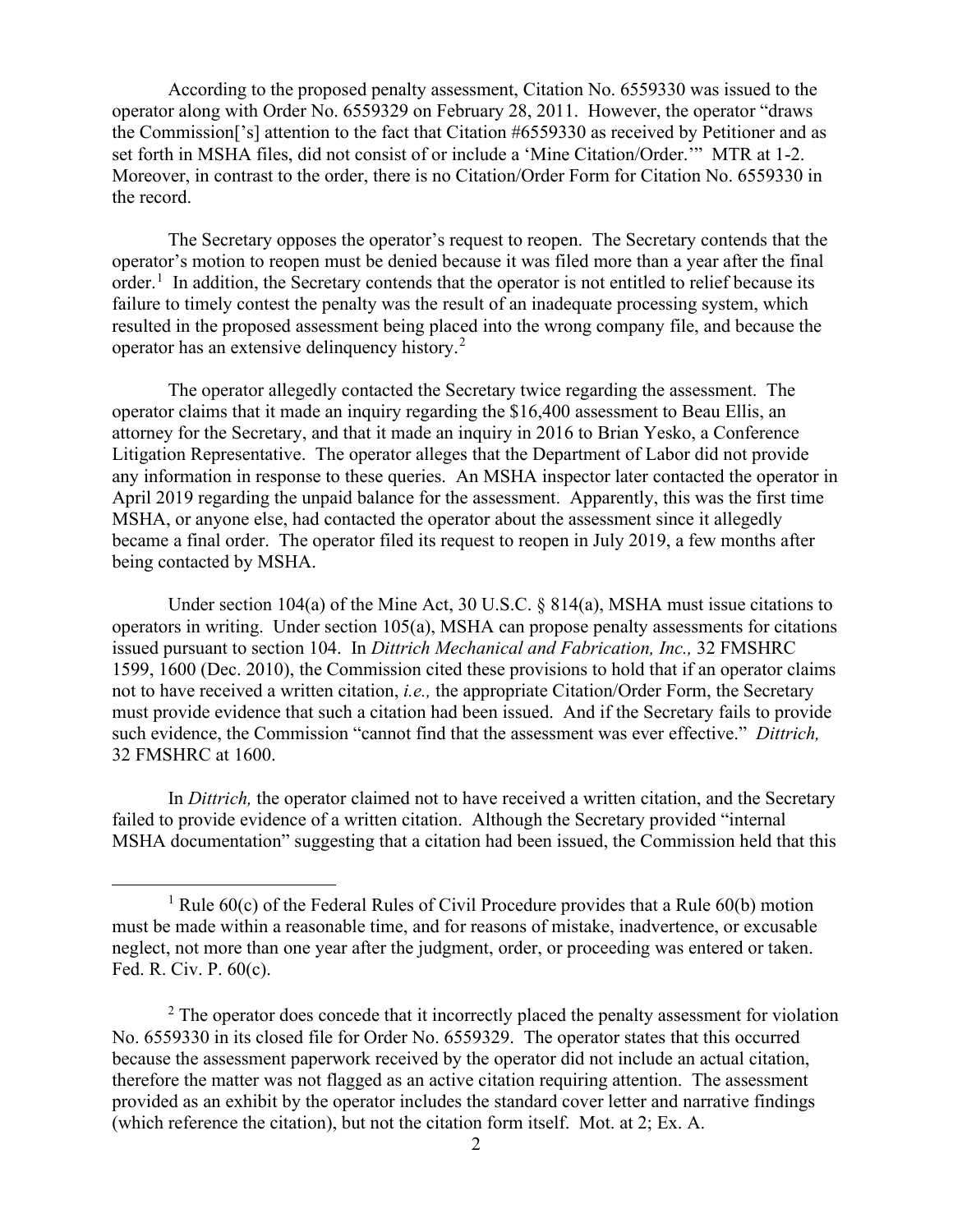was not sufficient to infer the issuance of a written citation. *Id.* at n.1. Therefore, the Commission found that the assessment in *Dittrich* never became effective, and consequently never became a final order. However, the Commission did not foreclose MSHA from correcting its error by issuing a written citation in the future. *Id*.

Similar to *Dittrich*, the operator here claims not to have received a written citation for the assessment, and the Secretary failed to provide sufficient evidence of a citation. The only document in the record which might support the issuance of a written citation is an internal MSHA document, MSHA's special assessment for violation No. 6559330. Although the special assessment contained information for violation No. 6559330 such as the alleged level of negligence, such internal MSHA documentation is insufficient to infer the issuance of a written citation. *See* MTR, Ex. A. at 5.

Under *Dittrich,* 32 FMSHRC at 1600, the proposed assessment for the violation in this case is not effective. Therefore, we cannot find that the assessment for violation No. 6559330 ever became a final Commission order.

Consequently, we conclude that there is no final order in this case, and we dismiss the operator's request to reopen as moot.<sup>[3](#page-2-0)</sup> MSHA may issue another proposed penalty assessment once it has complied with the requirements of section  $104(a)$  $104(a)$  $104(a)$ <sup>4</sup>.

William & althon

William I. Althen, Commissioner

 $\mathscr{L}$  for  $\mathscr{L}$ 

Mareo M. Rajkovich, Jr., Commissioner

<span id="page-2-1"></span><sup>4</sup> We note that the alleged violation is more than a decade old. We express no opinion on how this long passage of time might affect a proceeding, if the Secretary chooses to wake the violation from its sleep.

<span id="page-2-0"></span><sup>&</sup>lt;sup>3</sup> Similarly, the Commission has routinely found it appropriate to dismiss motions to reopen as moot where there was no final order because the operator did not receive the proposed assessment. *E.g.*, *Double Bonus Coal Co.*, 31 FMSHRC 358 (Mar. 2009); *Cumberland Coal Res.*, 38 FMSHRC 2502 (Oct. 2016); *Delhur Indus., Inc.*, 43 FMSHRC 396 (Aug. 2021).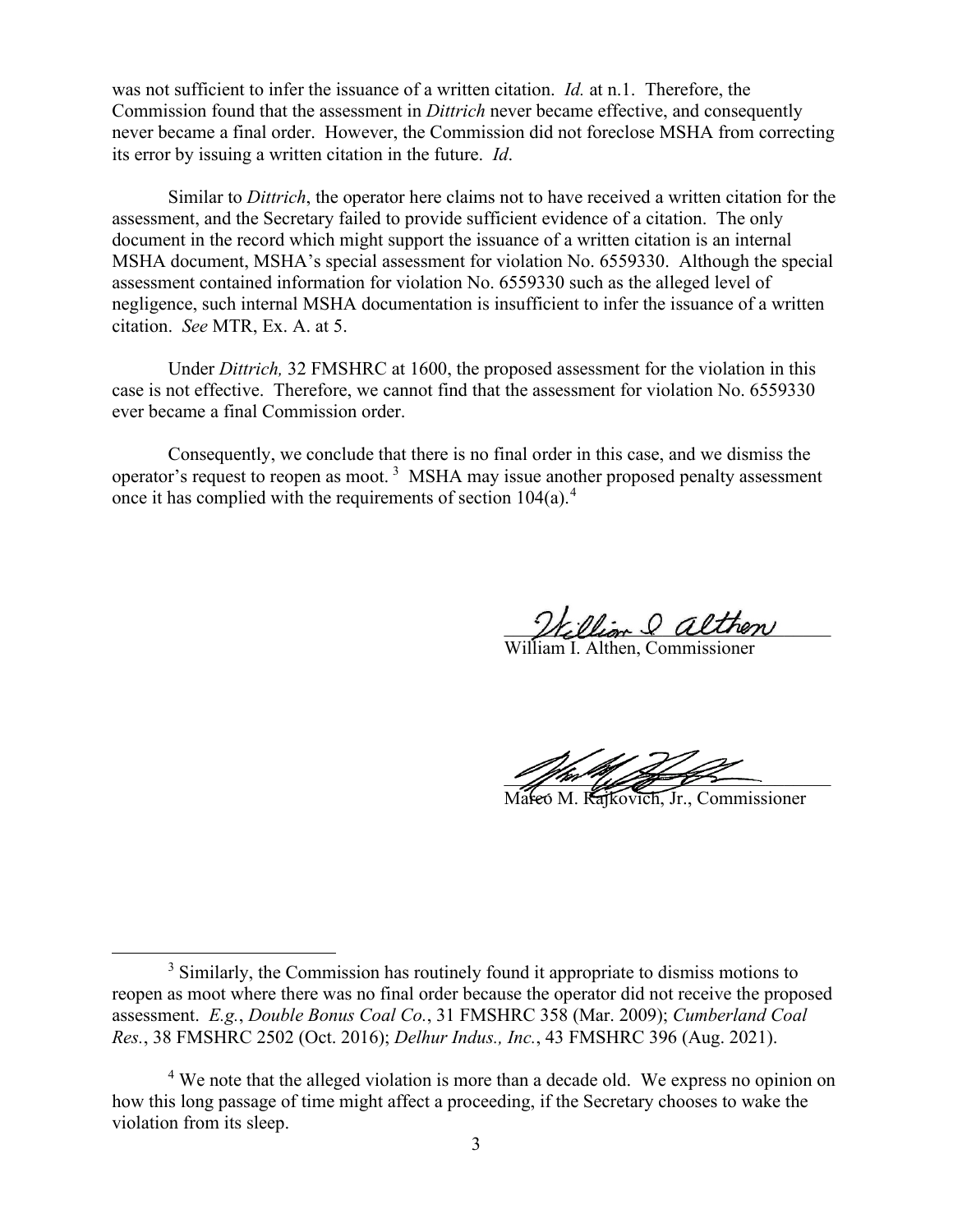#### **Chair Traynor, dissenting,**

Westfall Aggregate & Materials, Inc., filed its motion to reopen Citation No. 6559330 and the associated civil penalty almost *eight years* after it became a final order of the Commission. Rule 60(c) of the Federal Rules of Civil Procedure provides that a motion to reopen shall be filed not more than one year after the judgment was entered.<sup>[1](#page-3-0)</sup> Westfall's motion was filed well out of time and thus should be denied. *See, e.g*., *Wayne J. Sand & Gravel Inc.*, 43 FMSHRC 386, 387 (Aug. 2021) (denying a motion filed more than 16 months after the issuance of a default order as untimely filed). My colleagues tacitly acknowledge that the motion to reopen is time-barred, as they do not consider any of the operator's arguments for relief pursuant to Rule 60(b), i.e., mistake, inadvertence or excusable neglect. Instead, my colleagues conduct an alternative analysis for relief *de novo*, from which I dissent.

The majority finds that the Mine Safety and Health Administration ("MSHA") failed to issue Citation No. 6559330 in writing to Westfall as required by section 104(a) of the Mine Act, 30 U.S.C. § 814(a) (requiring that "each citation shall be in writing"). But this finding is very clearly wrong.

My colleagues' analysis contains multiple errors. First and foremost, Westfall never argues in its motion that the Secretary failed to issue a citation as required by section 104(a) of the Mine Act. Second, my colleagues do not establish that the Commission has jurisdiction to consider such a claim, had it been presented. Finally, Westfall unambiguously concedes that it received a copy of Citation No. 6559330 in writing, *attaching it as an Exhibit to its pleadings*.

### **A. Westfall does not claim that MSHA failed to issue the citation in writing.**

Westfall does not claim that MSHA failed to issue Citation No. 6559330 in writing and did not raise non-issuance in its motion.<sup>[2](#page-3-1)</sup> Westfall's actual argument as articulated in its motion is more nuanced. Westfall states that MSHA's issuance of the written citation in an atypical form confused its staff and contributed to their failure to timely file contest of the penalty. Mot. at 4. Specifically, Westfall argues that MSHA's decision to issue a specially assessed penalty rather than to regularly assess the civil penalty and the absence of a standard MSHA Citation/Order contributed to the confusion.<sup>[3](#page-3-2)</sup> *Id*. Westfall further avers that its inexperience with special assessments "resulted in inadvertent and mistaken interpretation and treatment" of

<span id="page-3-0"></span><sup>&</sup>lt;sup>1</sup> "The Commission and its Judges shall be guided so far as practicable by the Federal Rules of Civil Procedure." 29 C.F.R. § 2700.1(b).

<span id="page-3-1"></span> $2$  Accordingly, the Secretary did not have notice that the issue was before the Commission.

<span id="page-3-2"></span><sup>3</sup> Westfall claims *inter alia* that the five-month gap in time between the issuance of the associated Order No. 6559329 and the specially assessed penalty for the subject citation also contributed to its confusion and mistake. Mot. at 4.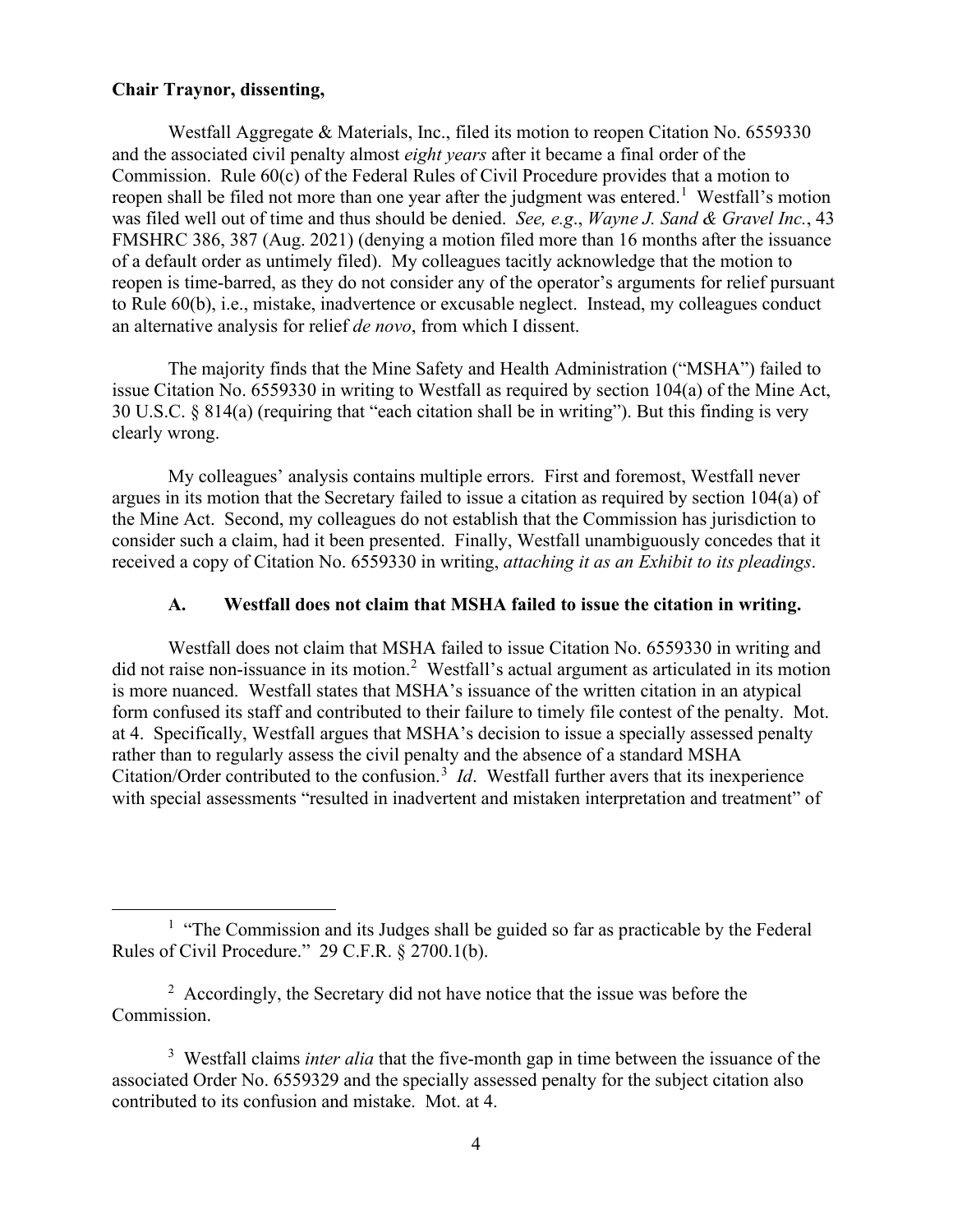the citation, which would justify reopening the penalty pursuant to Rule 60(b).<sup>[4](#page-4-0)</sup> *Id*. at 5. My colleagues inappropriately transform this Rule 60(b) argument into a claim that MSHA failed to issue the citation "in writing" as required by section 104(a) of the Mine Act.

Again, Westfall does not argue that *the form of the citation* it received with the penalty assessment failed to comply with the requirements of section 104(a) of the Mine Act.

## **B. The Commission does not have jurisdiction to issue the majority decision.**

The majority asserts that it has jurisdiction to consider this matter pursuant to the Commission's jurisdiction to reopen final orders. Slip op. at 1 (*citing* Federal Rule of Civil Procedure 60(b)); *see Monterey Coal Co*., 15 FMSHRC 997 (June 1993) ("we hold that the Commission possesses jurisdiction to reopen final orders"). Yet, their conclusion that "there is no final order in this case" appears to contradict their initial assertion that the Commission possesses jurisdiction in this matter to consider a motion to reopen a final order. Slip op. at 3. My colleagues do not explain this apparent discrepancy.<sup>[5](#page-4-1)</sup>

As an administrative agency created by statute, the Commission cannot exceed the jurisdictional authority granted to it by Congress. *Kaiser Coal Corp*., 10 FMSHRC 1165, 1169 (Sept. 1988); *Santa Fe Indus., Inc. v. Green*, 430 U.S. 462, 472-73 (1977); *Civil Aeronautics Bd. v. Delta Airlines*, 367 U.S. 316, 322 (1961). Specific provisions of the Mine Act delineate the scope of the Commission's jurisdiction and it does not possess plenary authority to review all enforcement actions. *Pocahontas Coal Co*., 38 FMSHRC 176, 181 (Feb. 2016).

# **C. Westfall concedes that it received the citation in writing.**

The majority ultimately concludes that because Westfall did not receive Citation No. 6559330 "in writing" as required by section 104(a) of the Mine Act, 30 U.S.C. § 814(a), it is not a final order of the Commission. The majority relies on *Dittrich Mechanical & Fabrication, Inc.*, 32 FMSHRC 1599, 1600 (Dec. 2010), in which the Commission held that absent evidence that the citations were ever issued to Dittrich, there was no final order.<sup>[6](#page-4-2)</sup>

The case at hand is readily distinguishable from *Dittrich*. Westfall *concedes that it received a citation in writing from MSHA*, attaching a copy of the citation as Exhibit A to the instant Motion filed with the Commission*.* Mot. at 1 ("A copy of Citation No. 6559330 is attached hereto as Exhibit A"); Mot. at 3 ("Citation [No.] 6559330 was received approximately five (5) months after [Order No.] 6559329"). Additionally, the record also contains a copy of Order No. 6559329 which states that "Citation No. 6559330 is being issued in conjunction with

<sup>5</sup> Furthermore, the motion to reopen was filed well beyond Rule  $60(c)$ 's one year limit.

<span id="page-4-2"></span><span id="page-4-1"></span>6 The Commission did not explain its jurisdictional authority in *Dittrich* either; however, the subject motion to reopen in that case was not filed out of time.

<span id="page-4-0"></span><sup>&</sup>lt;sup>4</sup> MSHA's regular and specially assessed penalty proposal regulations are available at 29 C.F.R. Part 100. According to 29 C.F.R. § 100.5, "MSHA may elect to waive the regular assessment under § 100.3 if it determines that conditions warrant a special assessment" and may issue a penalty in an alternative narrative form.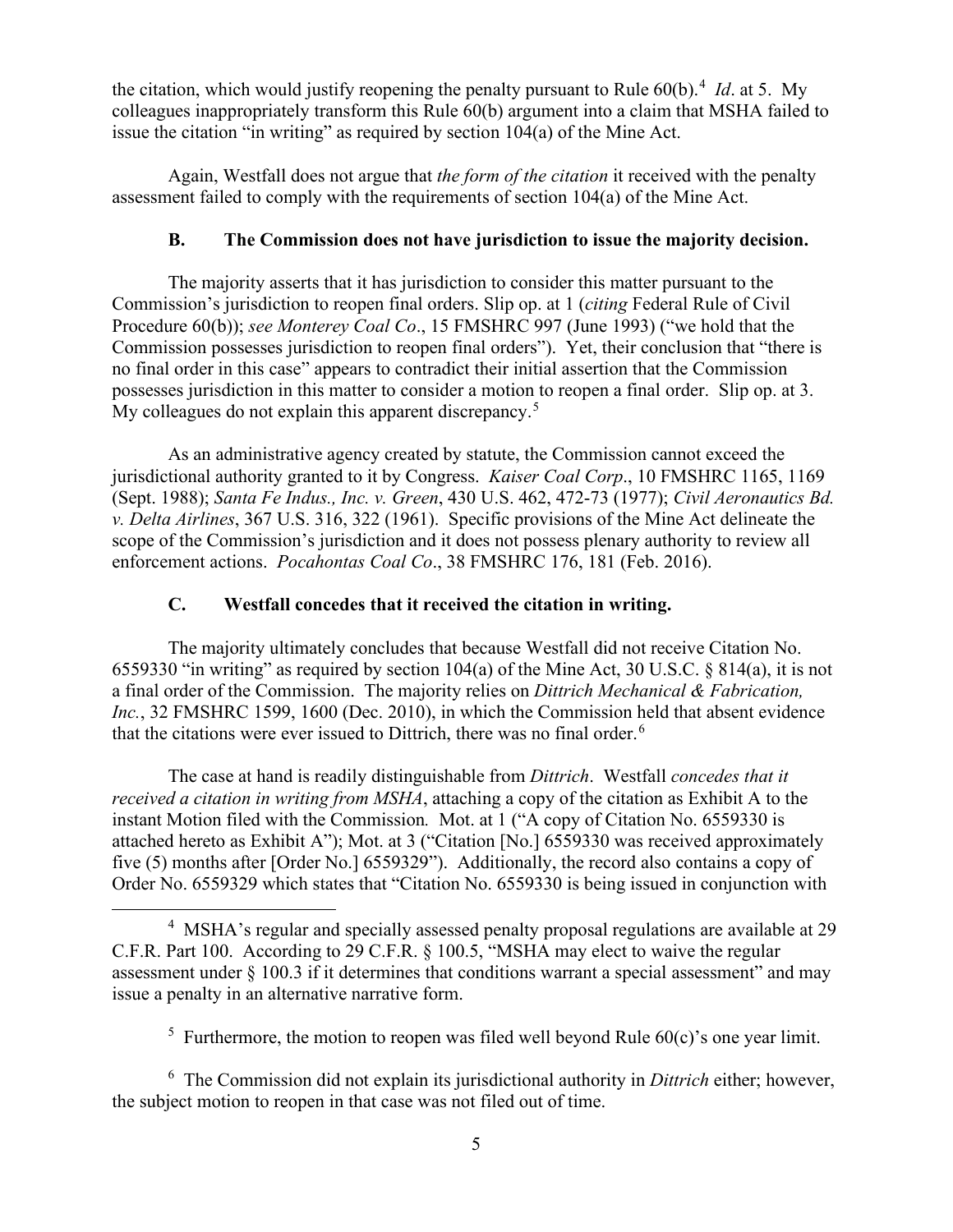this order." Westfall Ex. B. The order and citation were issued after an MSHA inspector observed a crane operating at the mine without service brakes. *Id*.; Westfall Ex.  $A^7$  $A^7$ .

Furthermore, this proceeding, unlike *Dittrich*, involves the issuance of a specially assessed penalty. Typically, the Secretary of Labor proposes civil penalties pursuant to his regulations at 30 C.F.R. § 100.3. If the Secretary determines that conditions warrant a specially assessed penalty, he may waive the regular assessment process. 30 C.F.R. § 100.5(b). For special assessments, "[a]ll findings shall be in narrative form." 30 C.F.R. § 100.5(b). The Secretary's narrative findings for the citation and special assessment received by Westfall in this proceeding contain all the information that MSHA is required to provide according to section 104(a), 30 U.S.C. 814(a), of the Mine Act ("Each citation shall be in writing and shall describe with particularity the nature of the violation, including a reference to the provision of the Act, standard, rule, regulation, or order alleged to have been violated."). For example, the document alleges, in part, that: Westfall violated the mandatory safety standard at 30 C.F.R. 56.14101(a)(1), the Secretary believes that Westfall exhibited a moderate degree of negligence, and the gravity of the violation was serious. Thus, the record demonstrates that the Secretary's section 104(a) obligations were fully satisfied.

In *Dittrich*, the only evidence that a citation had been issued was a print-out from MSHA's website. 32 FMSHRC at 1601. The Commission found that "internal MSHA documentation regarding the violations" does not evidence that the citations were issued to the operator. *Dittrich,* 32 FMSHRC at 1600, 1600 n.1. Here, of course, the operator concedes that it was issued the narrative findings for a specially assessed penalty. Westfall Ex. A at 5. My

<span id="page-5-0"></span>7 Citation No. 6559330 attached to Westfall's instant Motion as *Exhibit A* states in pertinent part:

> On February 28, 2011, MSHA issued Section 104(a) Citation 6559330 at the Hill Road Pit. Westfall Aggregate & Materials, Incorporated, was cited for a violation of 30 CFR 56.14101(a)(1).

This citation was issued in conjunction with 107(a) Imminent Danger Withdrawal Order 6559229 dated February 28, 2011.

The gravity of the violation was considered serious.

The violation resulted from the operator's moderate degree of negligence.

The number of previously assessed violations and inspection days at this mine, and the size of the mine and company appear on the attached Proposed Assessment.

Based on the six criteria set forth in 30 CFR 100.3(a) and the information available to the Office of Assessments, it is proposed that Westfall Aggregate & Materials, Incorporated, be assessed a civil penalty of \$16,400.

Westfall Ex. A (issued July 14, 2011).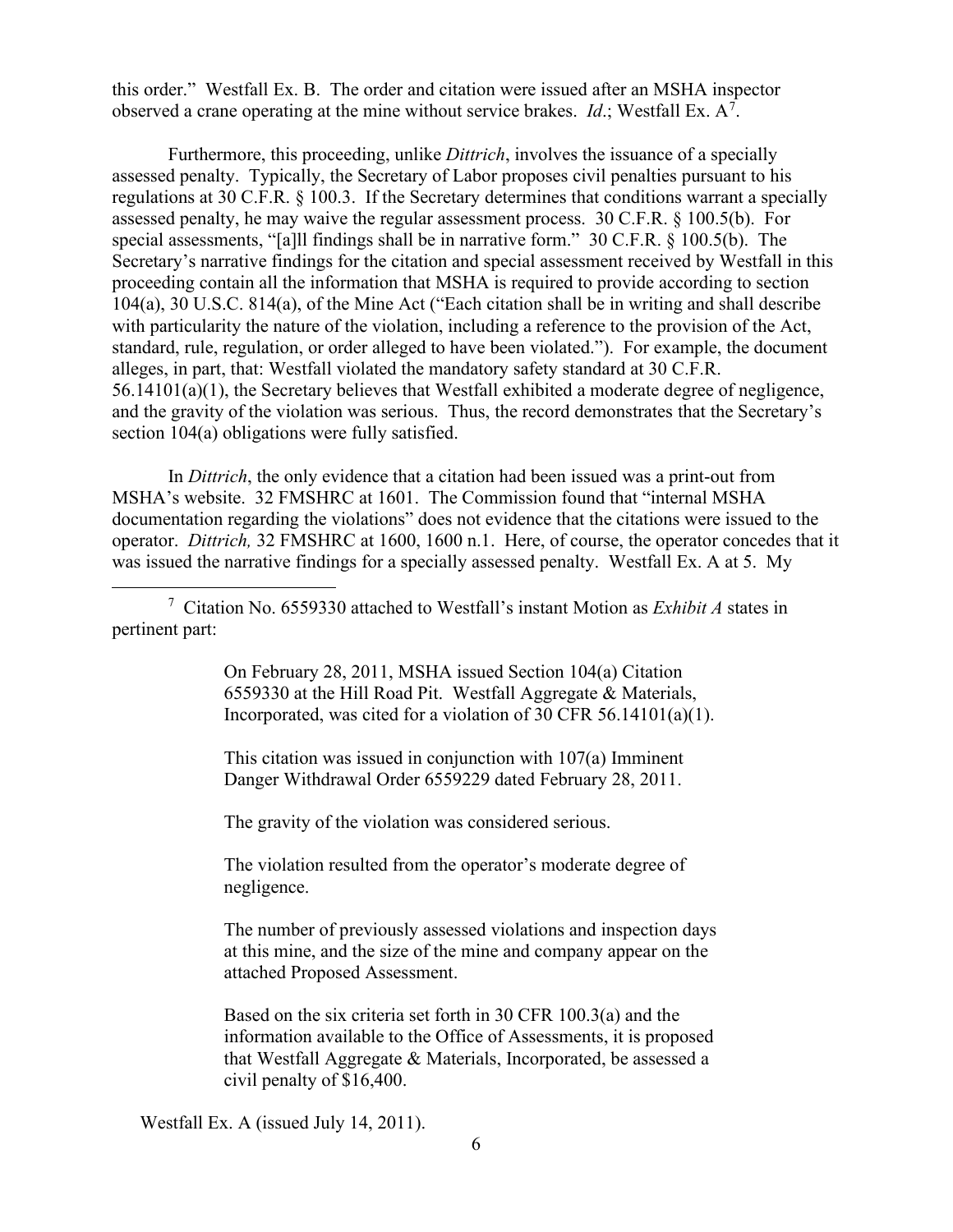colleagues wrongly assert that the special assessment is "an internal MSHA document." Slip op. at 3. The record reflects not only that the document was issued to Westfall as required by 30 C.F.R. § 100.5, but also that it was received and signed for by Westfall. Westfall Ex. A; Sec'y Ex. A.

Accordingly, the record establishes that a citation was validly issued pursuant to section 104(a) of the Mine Act, there is a final order, and the motion to reopen was filed out of time. Thus, I dissent.

 $\sim$   $\sim$   $\sim$ Arthur R. Traynor, III, Chair